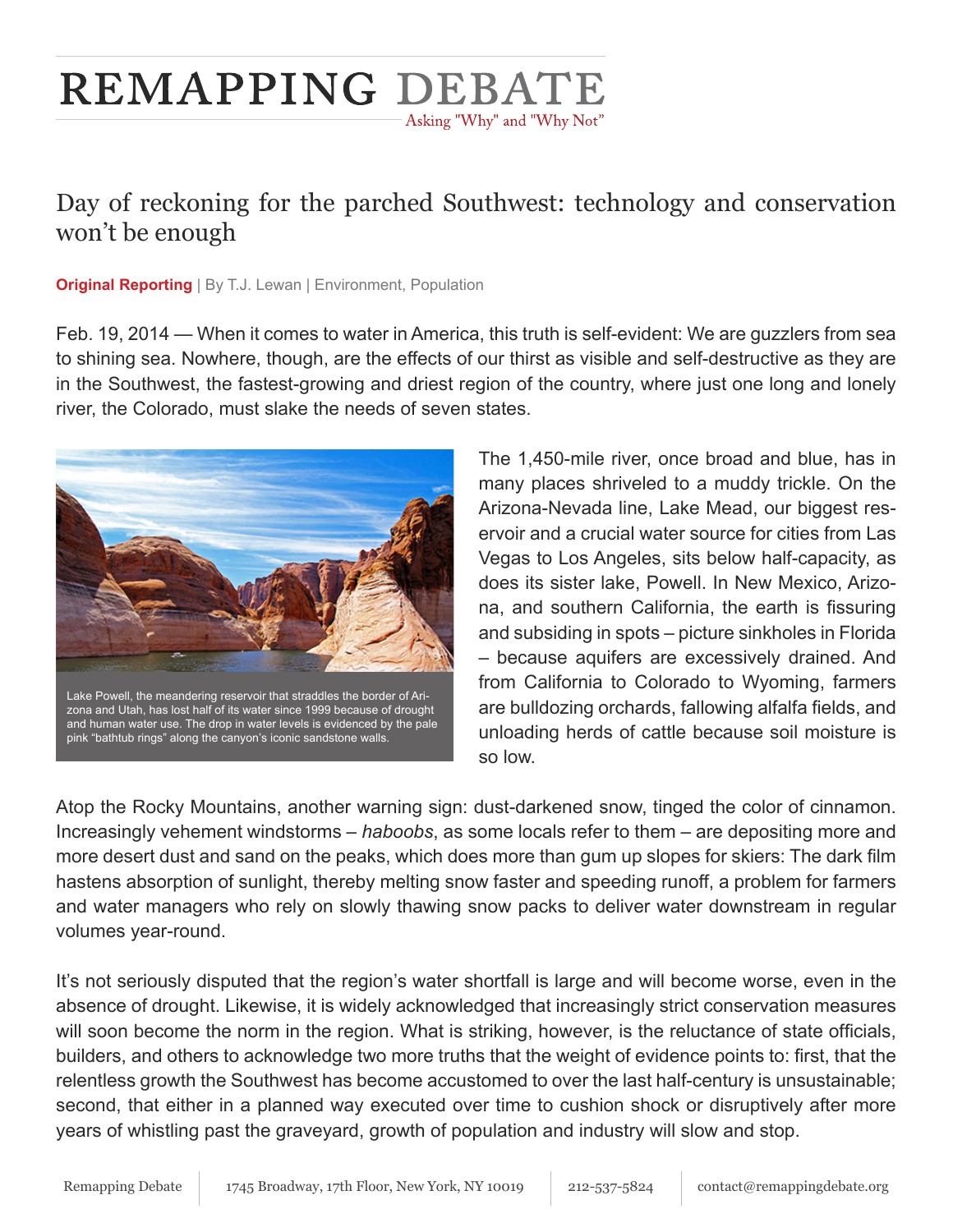2 As of now, no one in a position of authority appears to be giving any thought to what a non-growth environment would look like and how it could be managed.

#### **There's no light at the end of this tunnel**

A 2012 report by the U.S. Bureau of Reclamation included a remarkably ominous projection: By 2060, it said, water demand in the Colorado River Basin states of Wyoming, Colorado, Utah, New Mexico, Nevada, Arizona, and California is likely to outstrip supply by more than 10 times what Las Vegas uses each year. Meanwhile, a spate of climate-change studies by the National Academy of Sciences shows that rising global temperatures will diminish the Colorado's average flow after 2050 by 5 to 35 percent. Those projections are premised on rainfall levels remaining the same as they are now; most models predict drier years ahead, not wetter ones.

Were nothing done to change our current trajectory, Remapping Debate asked Carly Jerla, a hydrologic engineer with the Reclamation Bureau and a co-manager of its 2012 Basin study, how would a water emergency play out by, say, 2050?

Could dropping water levels cause hydroelectric dams like the Hoover and Glen Canyon to churn out significantly less energy or stop altogether? (Possibly.) Could aqueducts that serve the cities of Phoenix, Tucson, San Diego and Los Angeles – not to mention the factory farms of California's Imperial and Coachella valleys – start drying up? (Possibly.) Could America's playground, Las Vegas, actually have to ration water? (Again: possibly.)

Recycle and re-use water by all means, says Brian Czech, but at the end of the day "the natural water cycle cannot pump perpetually faster. There is a finite stock of water, a finite rate of water cycling," which limit the size of a sustainable economy. "Wishful thinking won't change that. It won't make your water supply infinite."

The obvious expedient of cutting back on water consumption is already happening, albeit in a patchwork manner. Water-saving efficiencies in the home (the unfortunately phrased "toilet-to-tap" solutions) are what allow Las Vegas officials to boast that everybody can take 20-minute showers every day without raising the city's consumption a drop. In southern California, the metropolitan water district gives away high-efficiency water nozzles and subsidizes artificial turf and zero-water urinals. The Palo Verde nuclear station just west of Phoenix is the only nuclear power plant to use reclaimed wastewater for cooling. Prescott Valley, Arizona, whose population has ballooned 50 percent since 2000, irrigates golf courses with treated wastewater and sells permits to its future supply of treated effluent to developers who need to show they have a proven, 100-year source of water before they can build new homes. On the farm, growers are flattening fields with lasers to reduce runoff. Others are turning to water-efficient drip and microsprinkler systems and gizmos with names like "AquaSpy," sensors planted at a crop's root zones to monitor soil moisture in real time, to reduce water use and increase yields.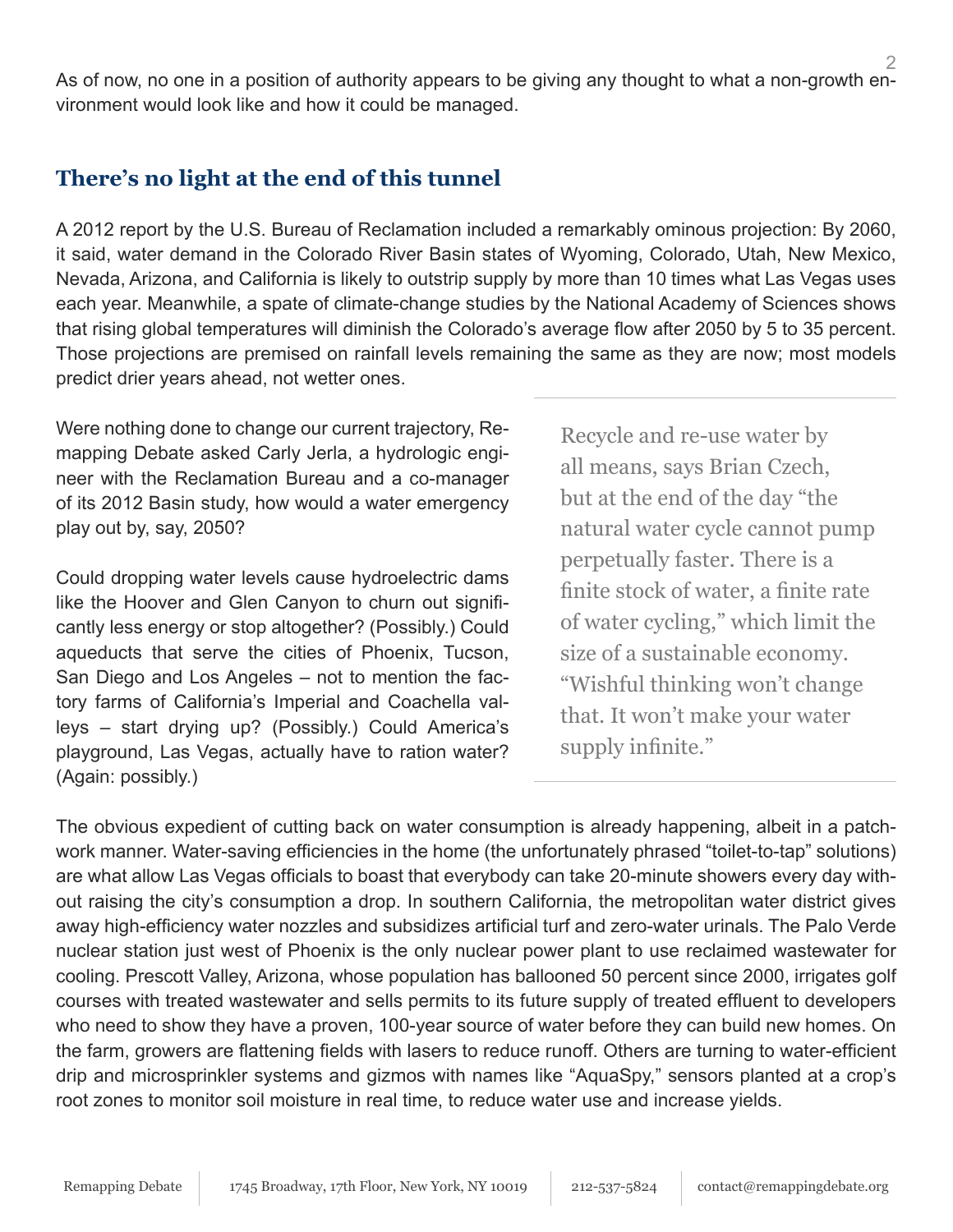3 But conservation isn't bringing water use into balance with available supply – the water deficit remains. Take Arizona, often lauded for its water-saving efforts. Since 1980, the state has had a groundwater management act that, in theory, permits residential construction only if builders can demonstrate the existence of a 100-year water supply and show how they will "recharge" what future homeowners draw from local aquifers. That program is what Spencer Kamps, a spokesman for the Home Builders Association of Central Arizona, pointed to when he told Remapping Debate, "We're in a sustainable model for many years … We don't have a water problem in Arizona."

Yet Arizona's Department of Water Resources released a report last month, "A Strategic Vision for Water Supply Sustainability," which concluded: "Although the State has an existing solid water management foundation, water demands driven by future economic development are anticipated to outstrip existing supplies."

K. Bruce Jones says that if population growth and economic activity are not curbed or managed in a sustainable way, the result will be constant, eversteepening increases in water prices – a situation that will become so untenable "at some point you'll have a reverse trend – massive depopulation."

By how much? "When we looked at some of the studies that were done for Arizona," says Sandra Fabritz-Whitney, the department's director, "what we found is our imbalance in a hundred years could be 3 million acre-feet" – in other words, roughly the same deficit that the U.S. Bureau of Reclamation projects for all seven Basin states by 2060.

Indeed, despite the 1980 Groundwater Act, a 2010 study on aquifer water levels by the U.S. Geological Survey found mixed results; while many developed areas around Phoenix and Tucson showed levels that are nearly stable or rising, they remain hundreds of feet below what they originally were. And in many other aquifer areas where farmers rely on groundwater to irrigate crops, water tables are declining steeply.

Around Prescott, Pinal, Santa Cruz, and Tucson, groundwater levels are down anywhere from 50 to 400 feet, according to Fred Tillman of the Geological Survey in Tucson, the study's author. "So, we are actually running a water deficit now, one that's absolutely not sustainable."

The problem, of course, isn't limited to Arizona: Aquifers across the Southwest are declining, says Leonard Konikow, an emeritus scientist with the U.S. Geological Survey in Reston, Va., who published a report last May on groundwater depletion in the United States between 1900 and 2008. During that time, Konikow found that American aquifers had lost the equivalent of two Lake Eries; alarmingly, the rate of decline increased between 2000 and 2008.

The situation in the American Southwest is particularly critical, he told Remapping Debate. "We're already seeing areas where the water levels of wells have dropped so low that the costs of pumping the groundwater are too high for some farmers."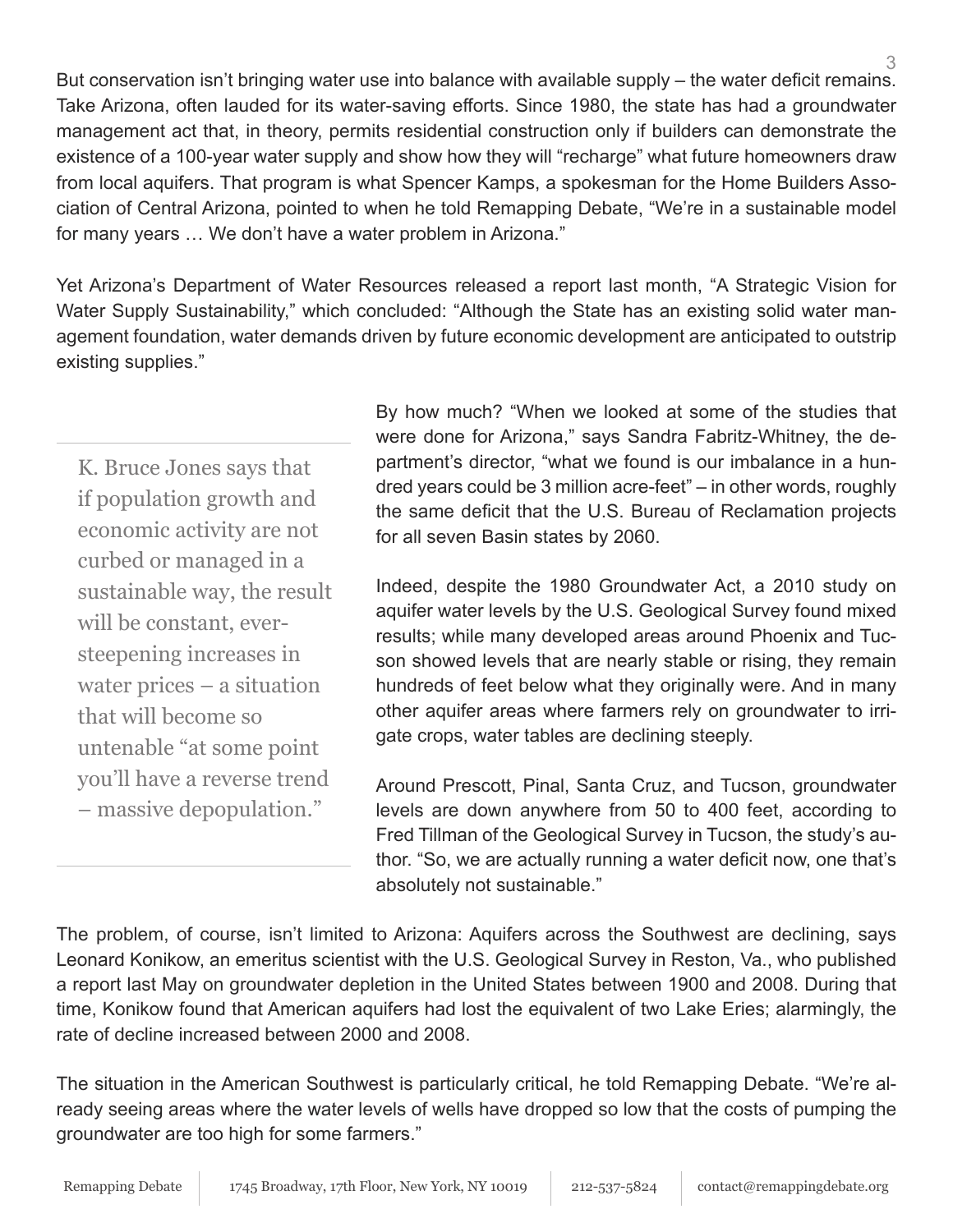4 Above ground, the scarcity is no less dire. A 2010 analysis funded by the National Academy of Sciences concluded that cities, industries and farms soak up 76 percent of all freshwater stream flow in the Basin region – nearly double the sustainable rate. "We're leaving less than a quarter of what used to be in rivers," the lead author of the study, John Sabo, a professor at Arizona State University's School of Life Sciences, says. Besides putting farms at risk during droughts, he says, the environmental impact of this "is staggering."

And there's this elephant in the room: Population within the Basin states is projected to nearly double from about 40 million in 2015 to 76.5 million by 2060, according to the Reclamation Bureau study, which based its forecast on state and U.S. Census Bureau figures. The arrival of more water consumers will itself eat into gains that would otherwise be made through conservation. On top of that, the region will have to deal with the consequences of the jobs that are created for those new arrivals – a requisite for that level of growth. Added workplace water use will further tax water supply than would be the case under a stable population scenario.

## **Facing a no-growth future**

Of the several dozen people we interviewed, Brian Czech, an economist and president of the Center for the Advancement of the Steady State Economy, a nonprofit in Virginia, was the most outspoken in saying that the region's growth was unsustainable and would come to a stop – one way or another.

In Czech's view, the Southwest's conundrum is long in the making and derives from a basic flaw in its economic model: that non-stop growth is possible as long as enough money and labor is spent trying to achieve it, mindless of natural-resource limits.

Recycle and re-use water by all means, he says, but at the end of the day "the natural water cycle cannot pump perpetually faster. There is a finite stock of water, a finite rate of water cycling," which limit the size of a sustainable economy. "Wishful thinking won't change that. It won't make your water supply infinite."

As the Southwest continues to grow beyond what Czech calls "sustainable scale," it will ultimately suffer "a great depression," he says. "Water is not a luxury, and as the price of it becomes too much for people and their economic activities, why, that's the very definition of poverty. Rising water prices mean wide-spreading poverty."

What to do? Start curbing growth now by scrapping tax incentives and subsidies to homebuilding, mining, and high-tech industries, and fixing growth caps on the energy industry, Czech says. Won't that be painful? Yes, Czech agrees, but the economy will gradually stabilize while businesses get more in sync with the environment – in other words, become more sustainable.

"To use a train metaphor," Czech says, "you could say that we want to put the brakes on this runaway train now and try to get it to a stable speed and recognize at some point that we may need to slow it down even more to avoid a train wreck further down the line."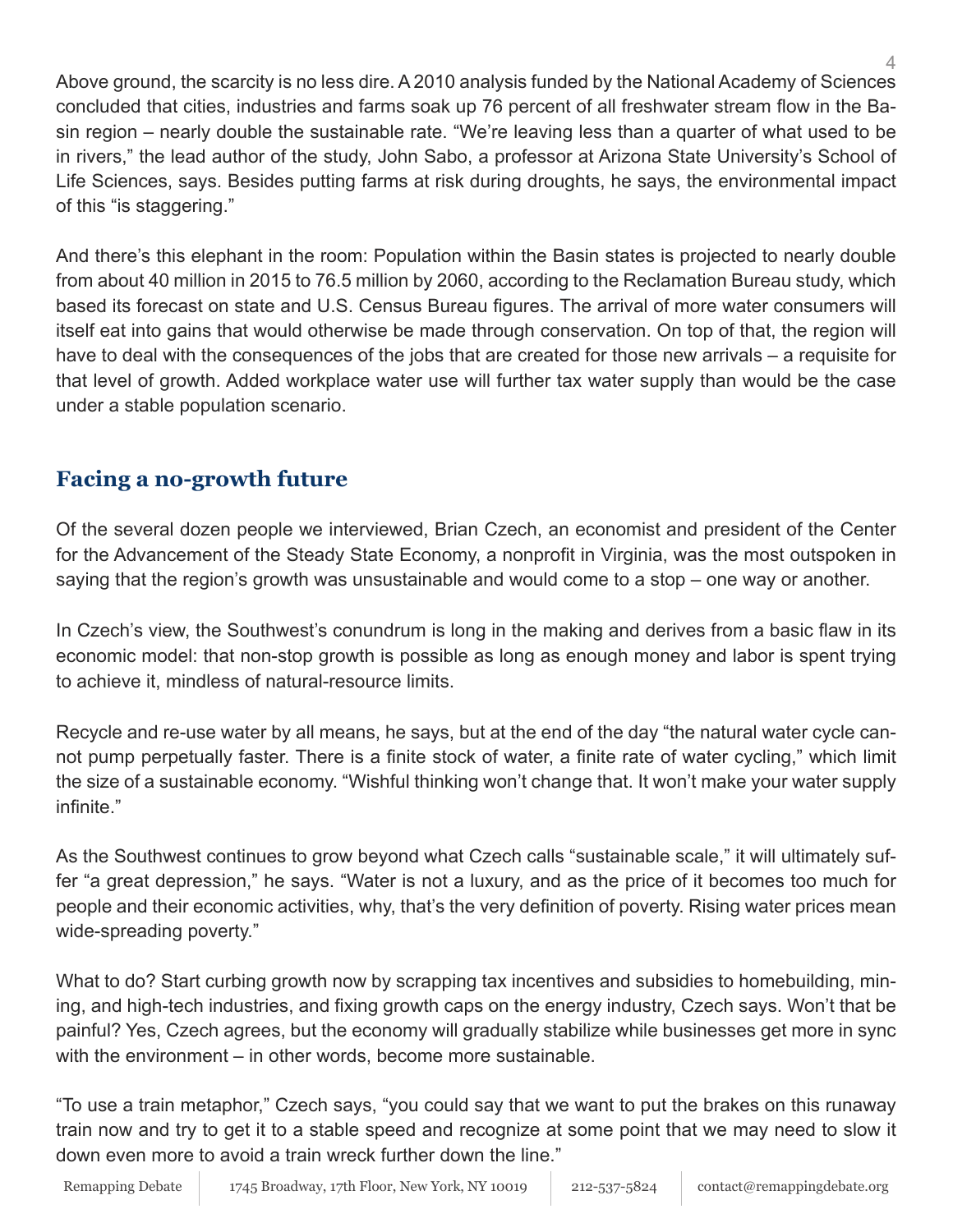Czech isn't alone in recognizing limits. Water resource officials from states around the region gave us candid responses when asked whether conservation and the application of high technology would be enough to close the gap between water demand and supply.

Pat Mulroy, director of the Southern Nevada Water Authority: "We can't conserve our way out of this. And technology is not something we can pull out of our back pockets tomorrow … There are no silver bullets here."

#### Our troubled aquifers: low in many areas, and going lower

Aquifers across our nation are in trouble, but across the Southwest subterranean stores of water are in particularly dismal shape.

In New Mexico, a half-century of intense pumping has dramatically drained the aquifers around Albuquerque, says Nathan Myers, a groundwater specialist with the U.S. Geological Survey's Water Science Center. Since 2008, the first year the city began drawing surface water from the Rio Grande, water levels have since risen 10 to 20 feet – but they're still 100 feet lower than they were in the 1950s, Myers says.

Elsewhere in the state, aquifer depletion is worse. In Clovis – whose motto is "A City on the Move – Come Grow With Us!" – groundwater levels have steadily declined for 30 years, says George Sieber, a hydrologist at the Water Science Center. Around Clovis the aquifers "are virtually being mined. There's very little hope of recharge there."

The aquifer picture in Nevada is mixed, but "I'd say on balance that groundwater levels are declining," Kip Allander, a hydrologist at the U.S. Geological Survey's Science Center in Carson City. In the Diamond Valley, water-level declines are on the order of 150 feet, he says, and "there are regions in the state that have declined hundreds of feet as a result of irrigation use and over-appropriation of water rights."

A half-century of groundwater pumping in California's Central Valley has diminished aquifers in some areas by 300 feet, according to Claudia Faunt, a supervisory hydrologist for the U.S. Geological Survey in San Diego. "During wet periods the water levels stabilize or go up a bit, but they aren't enough to make up for what we pump out of the system in the dry years." Water banking and artificial aquifer recharging help, Faunt says, "but they're not enough to keep up with the pumping."

And even in sparsely populated Utah, which doesn't yet utilize its full Colorado River allocation but projects a water deficit of 734,000 acre-feet by 2060, the groundwater picture is grim. In at least seven areas statewide, groundwater pumping is outpacing the natural rate of recharge, Kurt Vest, an engineer with the state's Division of Water Rights, says.

Most critical is the Beryl-Enterprise area, a region that largely cultivates alfalfa, which is waterintensive. There, farmers pump 45 percent more groundwater than is naturally replenished; aquifer levels are down 70 to 120 feet, he says.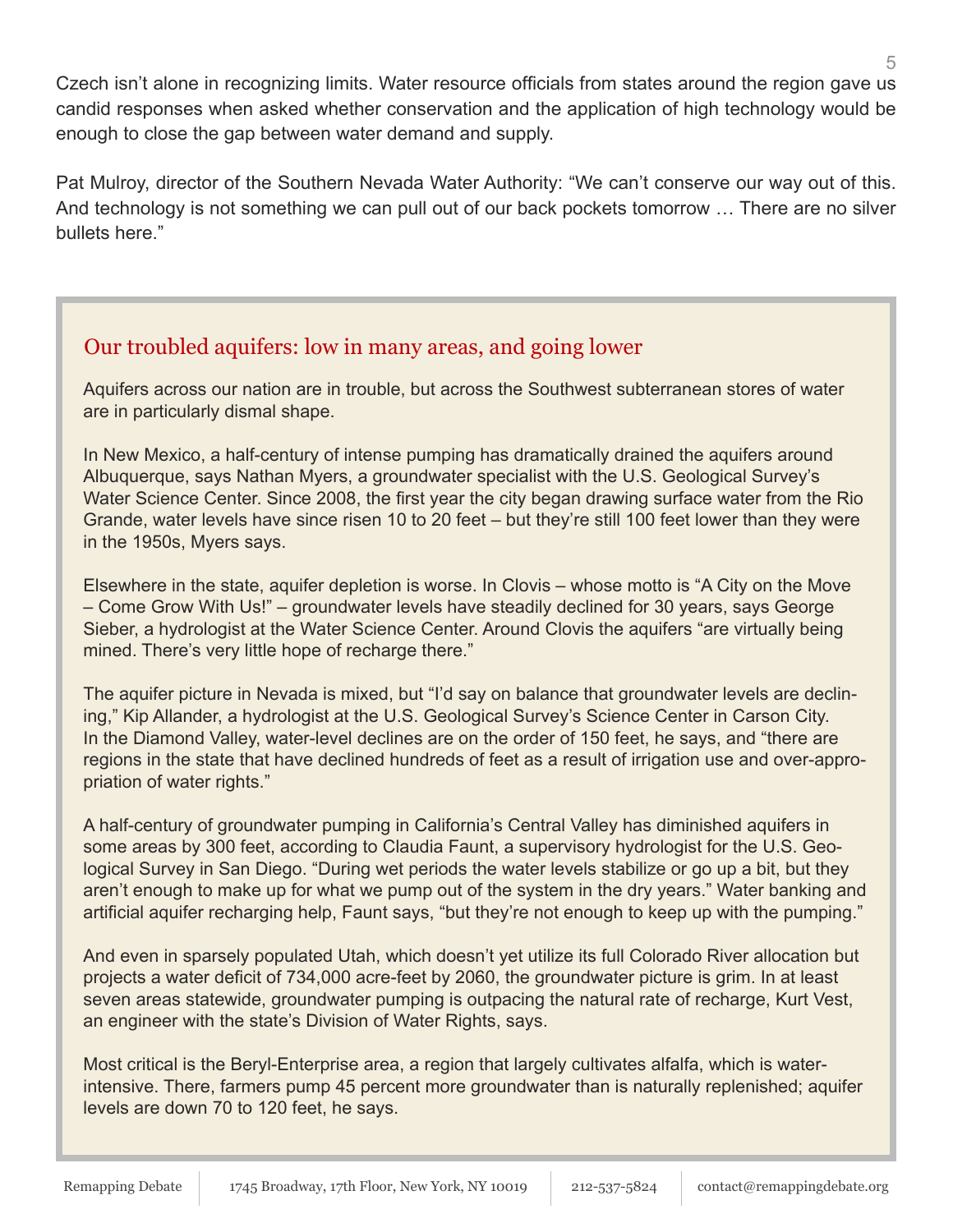Ted Kowalski, water manager for the state of Colorado: "I don't believe that conservation in itself is enough to meet the growing needs that we see, especially if an additional five million people move into our state."

Eric Millis, director of the Utah Division of Water Resources: "No, conservation can't do it all. And technology can only take you so far, even less than conservation would."

#### **Higher water costs are coming…and those costs bring consequences?**

There are water mavens who would say that water supply *isn't* as limited as we think – that, as a final fallback position, we can always tap the oceans to make up for shortages.

One is Herb Guenther, a former state senator and director of Arizona's water resources department from 2003 to 2011. He envisions a day when desalination plants mushroom up and down the Mexican and Californian coasts and water pipelines carry blue gold into the desert. Another tack, he says, would be for states like Arizona or Nevada to pay for those desalination plants in exchange for using Mexico's and California's allotments of Colorado River water.

"The only thing that will limit our ability to meet demands is if we don't eventually go to ocean desalination," Guenther says.



Groundwater pumping for irrigation, mining, and municipal use is depleting aquifers across the Southwest, in some places by hundreds of feet. Increasingly, as more aquifers are drawn down, the earth above them is subsiding and splitting open – as it did in this area near Hunt Highway in Pinal County, Arizona. Fissures like this one sometimes damage roads, dams, canals, bridges and utilities, posing threats to public safety – and public coffers.

To Frank Ackerman, a senior economist at Synapse Energy Economics, a consulting firm in Cambridge, Mass., that analyzes the energy industry's footprint on the environment, that scenario "sounds like dreaming."

Desalting plants are extremely expensive, and the costs of building and maintaining a network of water pipelines into the interior would be astronomical, Ackerman says. Disposing of the brine concentrate is a major environmental concern, and communities aren't going to welcome not-very-attractive desalting plants to California shores with open arms. Desalting plants "don't really add to your property value, if you buy a house at the beach," he says.

Already facing an energy crunch, California would have to generate enormous amounts of power to run the desalting plants and pump the treated water into the vast, high-plains desert. And don't forget the cost of separating salt from seawater – currently around \$2,000 an acre-foot. (One acre-foot is enough to supply two average homes for a year.) Those costs follow inflation; as energy gets pricier, so does desalted water, Ackerman says.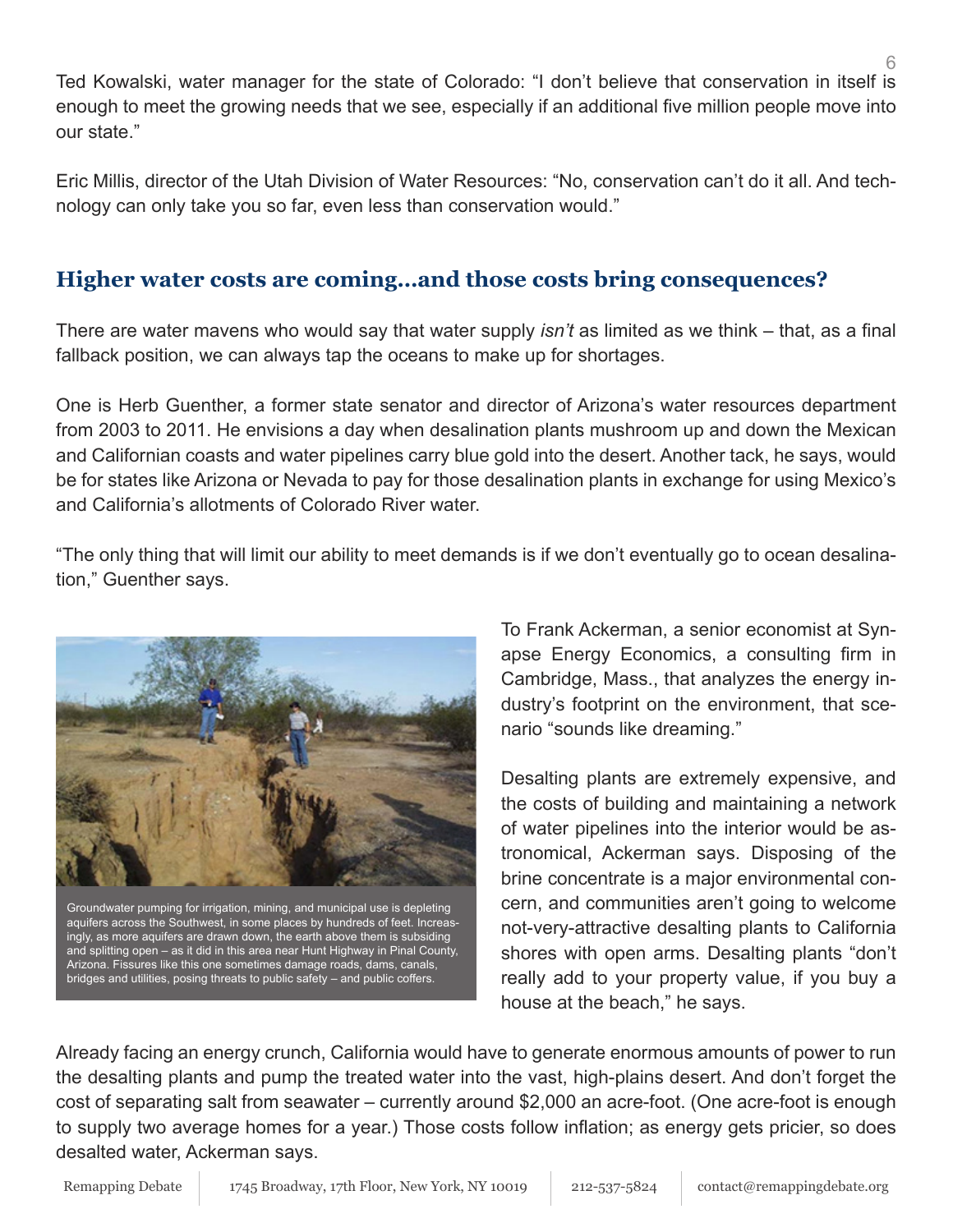Guenther concedes that homeowners would pay "significantly" more for desalted seawater – \$500 a month, or higher. "Water would probably be the highest demand on a family's budget as you get out to those crisis points." But because water "is such a necessary commodity for existence, I think you'd pay what you need to pay in order to exist. So, it's just a matter of adjusting the economies of it, and being able to move desal water to the areas where you are going to need it."

His successor, Fabritz-Whitney, who also views desalination as a viable solution to future water shortages, acknowledges that "it's going to cost people money … We're talking millions to a billion dollars, up-front." If people aren't willing to pay, "you aren't going to achieve those growth projections. You can't."

Even optimists about water supply can't see anywhere for costs to go but up. Elliott D. Pollack, an economist and real estate consultant in Scottsdale, projects annual home sales in Phoenix to double by the mid-2020s, reflecting renewed population inflow to Arizona. He asserts that there won't be a water shortage, but says that "absolutely" Phoenix will have to raise water rates.

Jay Lund, director of the Center for Watershed Sciences at the University of California, Davis, recalls an old economics axiom: "There's never a shortage of water; there's only a shortage of cheap water." In the Southwest, the cost and price of water will rise, he says, and "if we're smart about it, we'll allow some regulated trading to even things out."

#### Voice from the past: John Wesley Powell on sustainable development

John Wesley Powell, the legendary geologist who led the first known expedition down the Colorado River and through the Grand Canyon in 1869, knew a thing or two about the Southwest. It was he, after all, who provided the earliest available blueprint of what we now describe as "sustainable development" in the Southwest.

In his 1876 account, "A Report on the Arid Regions of the United States, with a More Detailed Account of the Lands of Utah," Powell had already recognized a special difficulty that water managers would forever struggle against in the Southwest: the psychological desire to deny that the region is fundamentally dry, and that the rules for building, living, and working there are different from those in wet regions.

Powell defined the region as arid – land that received less than 20 inches of rain a year – and wrote that the West was not suitable for agricultural development, except for about 2 percent of land near water sources. Water scarcity, he predicted, would place limits on the growth of a new civilization in the Southwest.

Prophetically, he remarked at an irrigation conference in 1883: "Gentlemen, you are piling up a heritage of conflict and litigation over water rights, for there is not sufficient water to supply the land."

7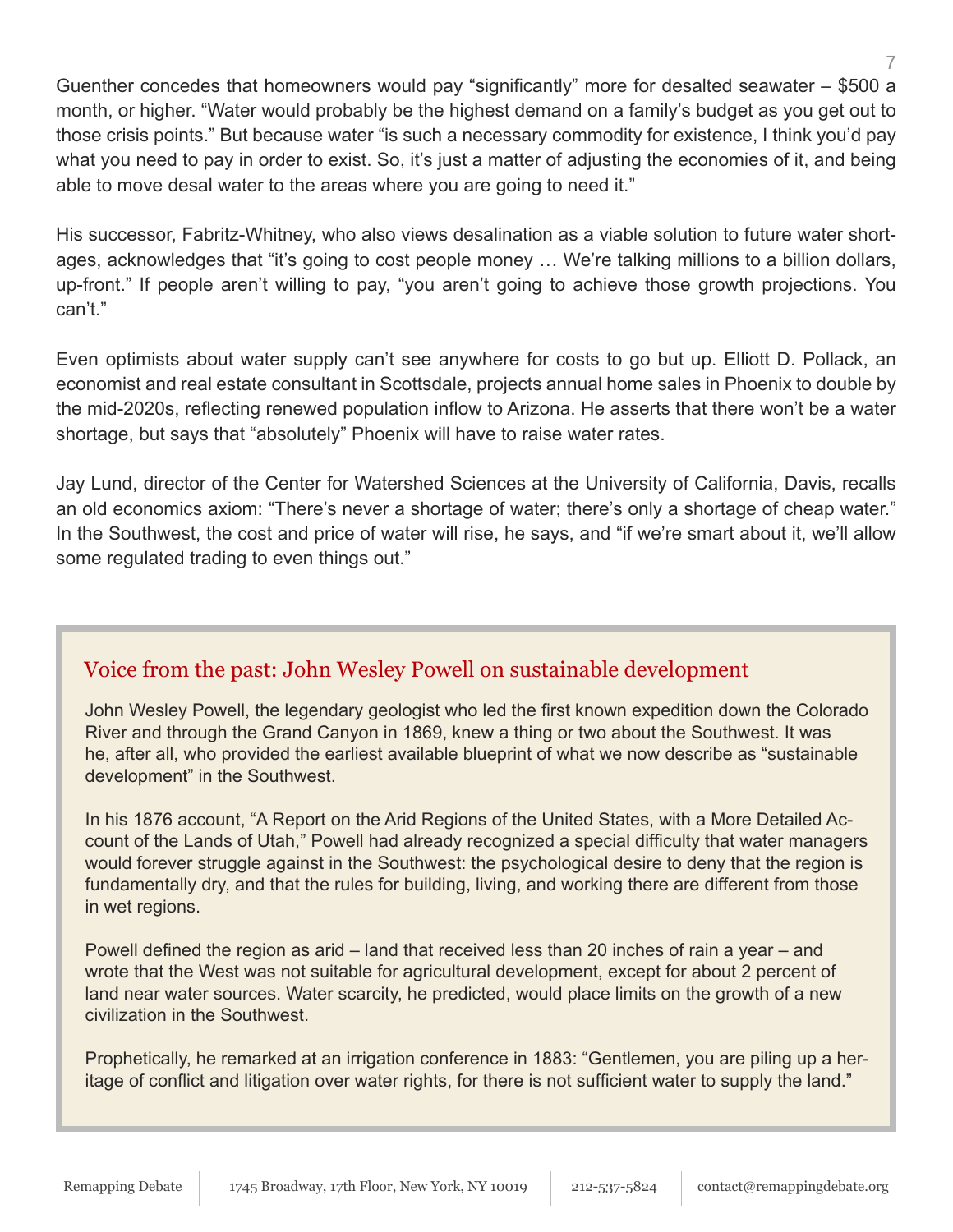But whom will these increases hurt? "As always, those at the bottom of the economic ladder will feel it the most," says Czech, the steady state proponent. Later, as more people get squeezed, "it'll be like a rising blood pressure scenario for the Body Economic: The damage starts at the extremities and then spreads throughout the entire body." As more people are forced to devote larger and larger shares of their budgets to paying for water, he explains, they'll have less to spend on other goods and services, which in turn will further dampen economic activity, thereby causing more pain to more people.

K. Bruce Jones, executive director of the Division of Earth and Ecosystem Sciences at the Desert Research Institute in Las Vegas, says that if population growth and economic activity are not curbed or managed in a sustainable way, the result will be constant, ever-steepening increases in water prices – a situation that will become so untenable "at some point you'll have a reverse trend – massive depopulation."

That's not unheard of in the American experience, he notes. Indeed, Americans once believed that cities such as Detroit, St. Louis, Pittsburgh, Youngstown, Cleveland, and Buffalo would perpetually grow – until they started hemorrhaging people.

So why so much resistance to the idea of bending the growth curve?

"The entire culture of the Southwest is based on building more houses, more subdivisions, more oases in the desert," says David Zetland, a water economist and author of the forthcoming book "Living With Water Scarcity."

"That's how politicians get re-elected, how cities collect tax revenue. It's the way people in the Southwest have profited, politically and economically, for generations – by living off of water that comes from far away."

## **Avoidance still rules the day, but there are some answers**

From time to time, Doug Kemper, executive director of the Colorado Water Congress, a nonprofit that promotes water sustainability, hears talk of limits. As the drought has deepened, he says, "I've heard people raise this alarm: 'We've got to do something about growth.' And then you say: 'Okay, what?' And then everything just kind of gets real squishy." Does Kemper think there's a limit to how much the region can grow? "I think that certainly at some point there is a limit, but I don't think we know where that limit is."

One adaptation already underway involves dramatic changes in the built environment. What is zoned and built in Las Vegas today "looks very different," Mulroy, southern Nevada's water chief, says, than the Vegas of the '50s, even the '90s. Soon, "you're going to see denser cities. You're going to see a lot of building inside urban cores: the creation of a new urban look in the Southwest. We are going to build up, instead of out. You're no longer going to see that southern California urban sprawl."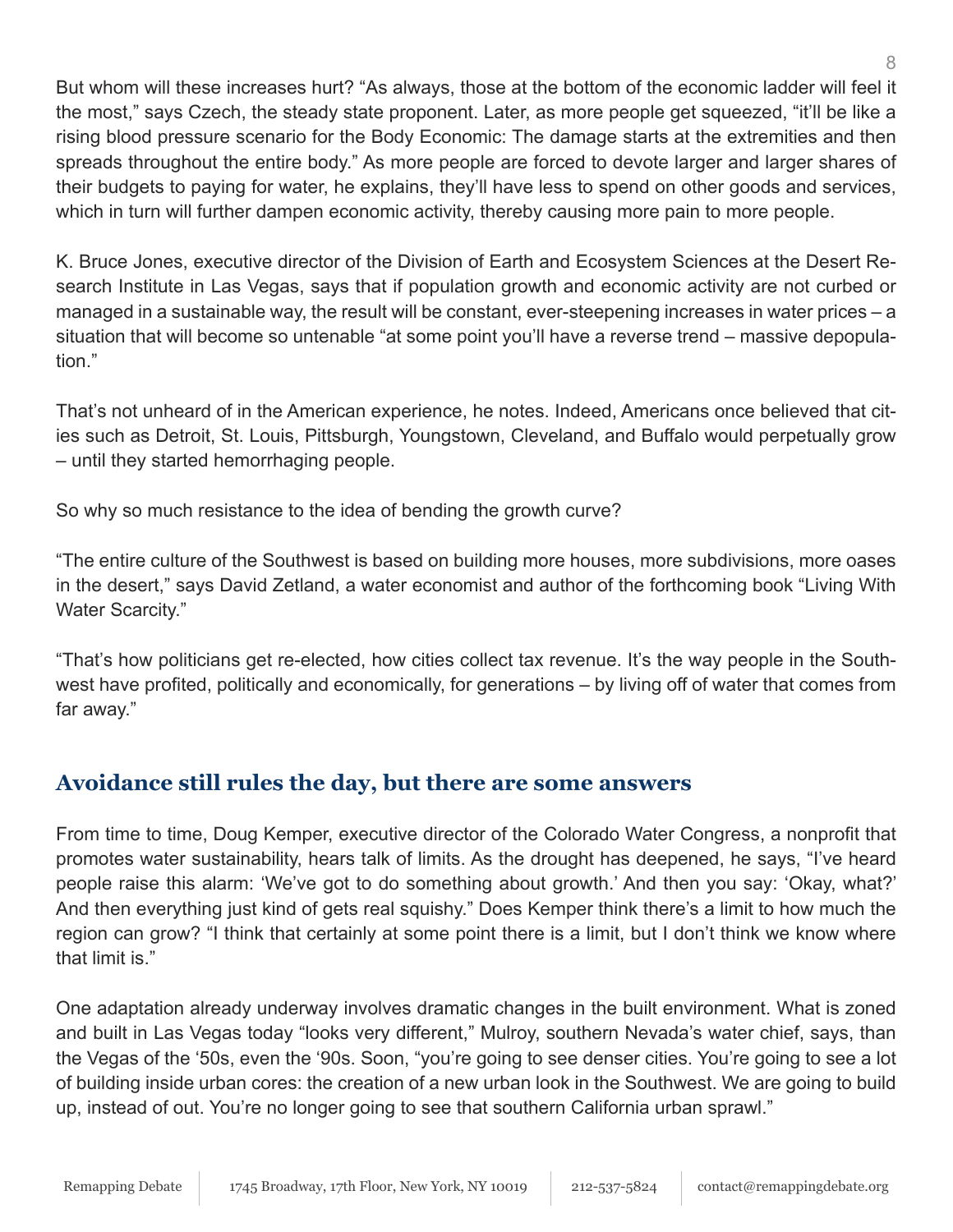

U.S. Geological Survey in the San Joaquin Valley southwest of Mendota, California, shows dramatically how much land can compact when aquifers are overdrawn. The signs on the pole mark the sinking of the Earth's surface from where it once was in 1925, 1955, and 1977. The man depicted in the photo is Dr. Joseph F. Poland, a researcher who in the 1970s studied how aquifer overdraft contributed to land subsidence in the West.

Still, urban savings aren't going to erase even the *current* water deficit. To do that, water managers told Remapping Debate, massive change is needed in the agricultural sector, which consumes four-fifths of the region's water.

Sabo, the Arizona State professor who is also director of research development at the school's Global Institute of Sustainability, says farms may have to forego raising cattle and cultivating water-intensive staples such as alfalfa, cotton, corn, rice, and "definitely lettuce." Of the 75,000 acres of lettuce planted annually in the Southwest, 55,000 are grown in Arizona – 95 percent of them in Yuma County, in the state's southwestern corner. Each year, Yuma receives on average 3.6 inches of rainfall.

"Why are we growing lettuce in the desert?" Sabo asks. "Because people want lettuce in their salads in the winter." If not lettuce or alfalfa, what should farmers grow? Fruits, vegetables, and crops like soybeans, Sabo suggests, which require a lot less water than alfalfa and provide more protein.

He proposes spending on modernizing farm irrigation – money to come from tiered state taxes on drinking water, based on usage. Water surcharges could fund small, inland desalination plants, aquifer recharging and wastewater recycling projects, and funding could be given to non-governmental organizations so that they could "retire" rivers and streams by paying farmers to fallow fields on a rotating basis – compensating growers for not drawing water they are entitled to use.

"Unless we freeze population growth, which I think is unrealistic, these steps might help us increase our wiggle room for some time," Sabo responds. "At some point technological fixes won't be able to provide enough water for more growth. Ultimately, we're going to be growth-limited any way you look at it."

Sabo is not the only one to describe Czech's vision for zero population growth in the Southwest as "unrealistic." "Myopic" and "silly" are some similarly dismissive decriptors Remapping Debate heard when asking people about the benefits of a steady state economy.

Brian Czech responds to these sorts of criticisms by saying: "The steady state economy is not a flatlined, static economy. It's a dynamic economy, in which consumer preferences change, technologies change, production patterns change, sector ratios change – but the size of the whole damn thing stays the same or fluctuates mildly."